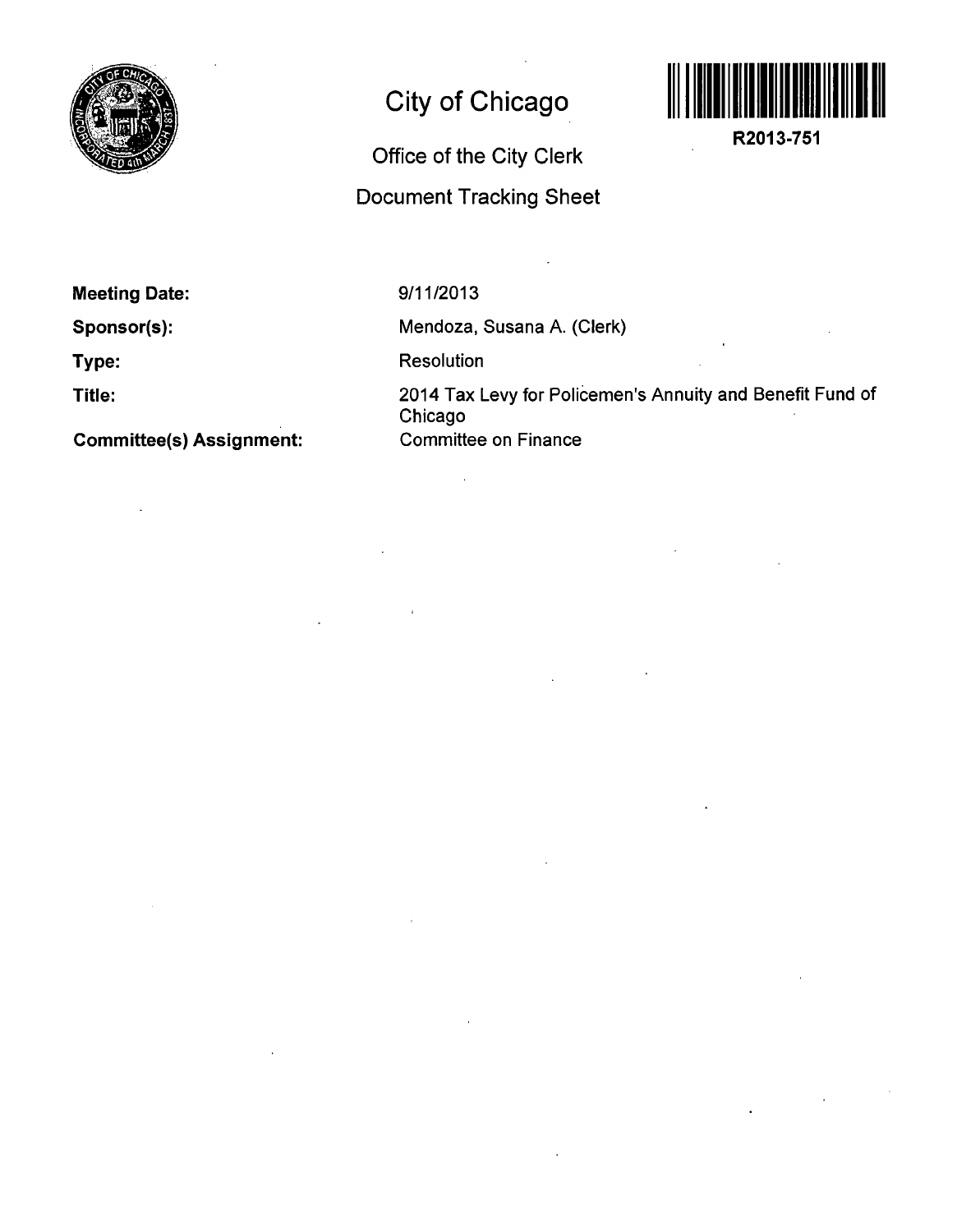Members of the Board Representing the Public Amer Ahmad Juan C. Avila **Santa C. Avila** Santa C. Avila Stephanie D. Neely, Vice-President Lois A. Scott

Representing the Active Police and Disability Beneficiaries James P. Maloney, Recording Secretary-Michael K. Lappe Brian E. Wright

Representing the Annuitants Kenneth A. Hauser, President

## **The Retirement Board** of the *Policemen's Annuity and Benefit Fund City of Chicago*

221 North LaSalle Street-Room 1626 *Chicago, Iffinois 60601 (312) 744-3891 Outsicle Chicago: 1-800-656-6606 vw-TV. chifabj.org*   $3.44$   $\frac{100}{200}$   $\frac{100}{200}$   $\frac{100}{200}$   $\frac{100}{200}$   $\frac{100}{200}$   $\frac{100}{200}$   $\frac{100}{200}$ 

Regina Tuczak, CPA Acting Executive Director and Comptroller

Pacifico Panaligan Assistant Comptroller

Peter Orris, M.D. Physician

David R. Kugler Attorney for the Board

Samuel Kunz Chief Investment Officer

Address Communications to the Retirement Board

 $\overline{\mathbf{r}}$ 

 $2\times 2\times$ 

A SO

August 14, 2013

Ms. Susana A. Mendoza City Clerk, of Chicago City Hall (Room 107) 12I N. LaSalle Street Chicago, IL 60602

Dear Ms. Mendoza:

In accordance with Chapter 40, Act 5, Article 5, Section 168-Financing, the Policemen's Annuity and Benefit Fund of Chicago is hereby requesting \$188,431,000 for the 2014 tax levy. In addition to the financing requirements of the Illinois Statutes, attached is a copy of the 2013 Funding Resolution adopted by the Retirement Board of the Policemen's Annuity and Benefit Fund of the City of Chicago at their meeting held July 26, 2013.

Sincerely,

Ń

Regina Tuczak Executive Director and Comptroller

 $\mathcal{L}^{\text{max}}$  $\sim 10^{11}$  and  $\sim 10^{11}$ Encl.  $\mathcal{L}^{\mathcal{L}}(\mathbb{R}^n,\mathbb{R}^n)$  , where  $\mathcal{L}^{\mathcal{L}}(\mathbb{R}^n)$ 

**SO13 VNC SO LH IS: 32** 

 $\omega$  ,  $\omega$  ,  $\tau$ 

 $\mathcal{F}_i$